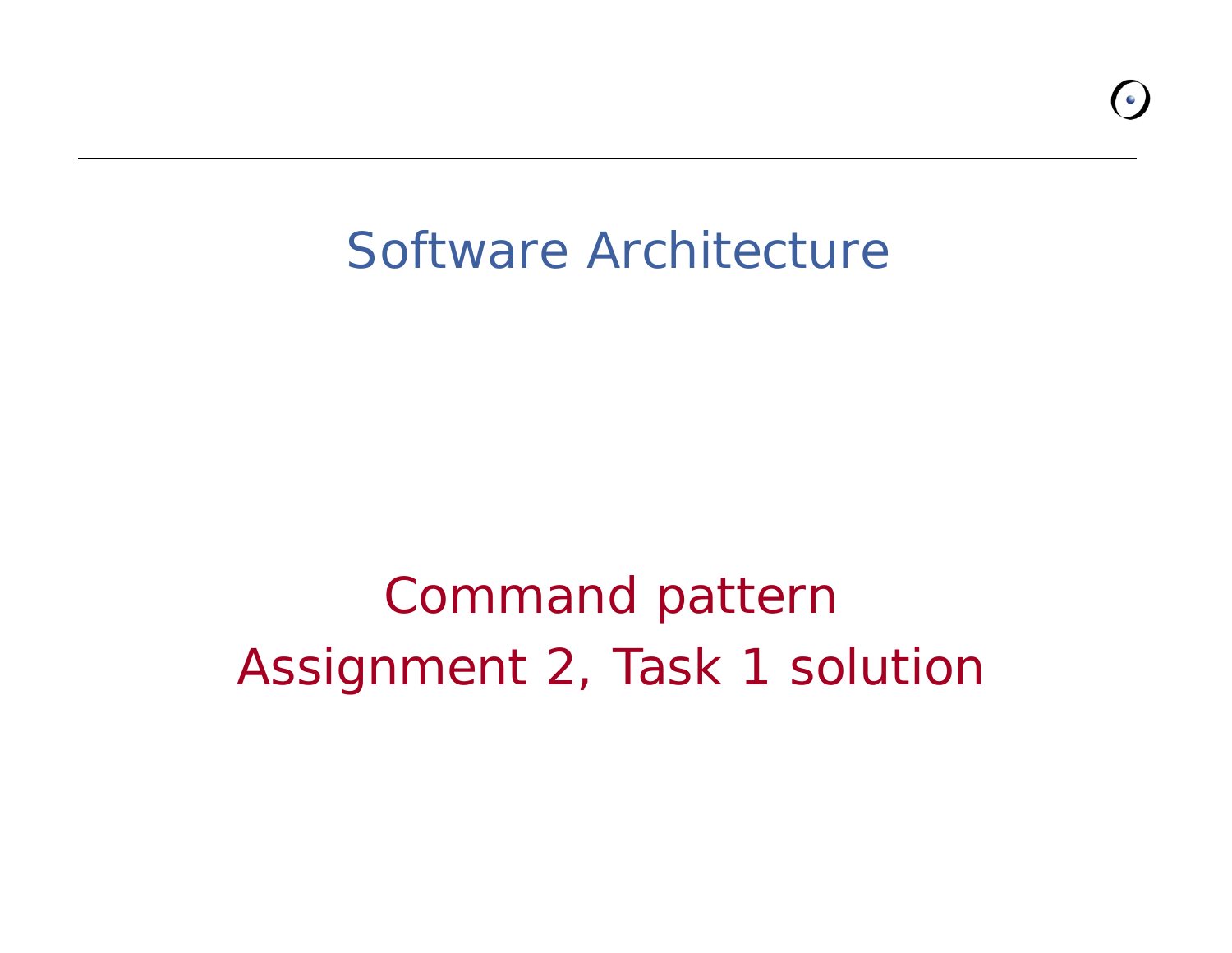**White a undo/redo mechanism for a square** manipulation system

- w Commands available:
	- C i j Fig. 2. -- Create square i with length j M i j k  $-$  -- Move square i by j resp. k units to right/ up S i j Fig. 2 -- Scale square i by factor j
	- $\bigcup$ -- Undo last not yet undone C, M or S
	- R -- Redo last not yet redone U action
	- P -- Prints all squares in ascending order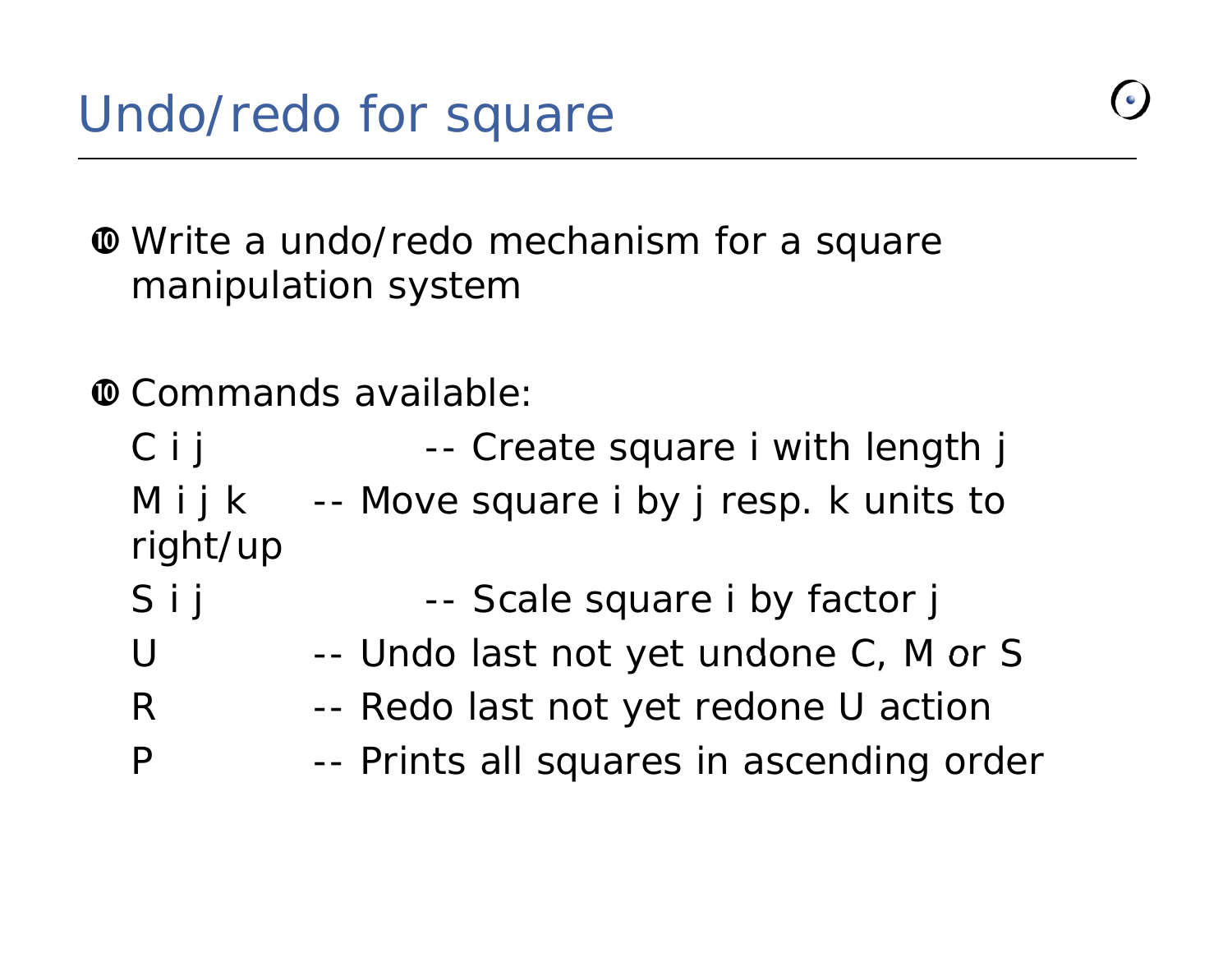### Class SQUARE (1/4)

**class** SQUARE**create** make **feature** -- Initialization make (a\_number, a\_side: INTEGER) **is** -- Create a square. **require** a\_number\_positive: a\_number > 0 a\_size\_positive:  $a$ \_side  $> 0$ **do**set\_number (a\_number) set\_side\_length (a\_side )

#### **ensure**

number\_set: number = a\_number side\_length\_set: side\_length = a\_side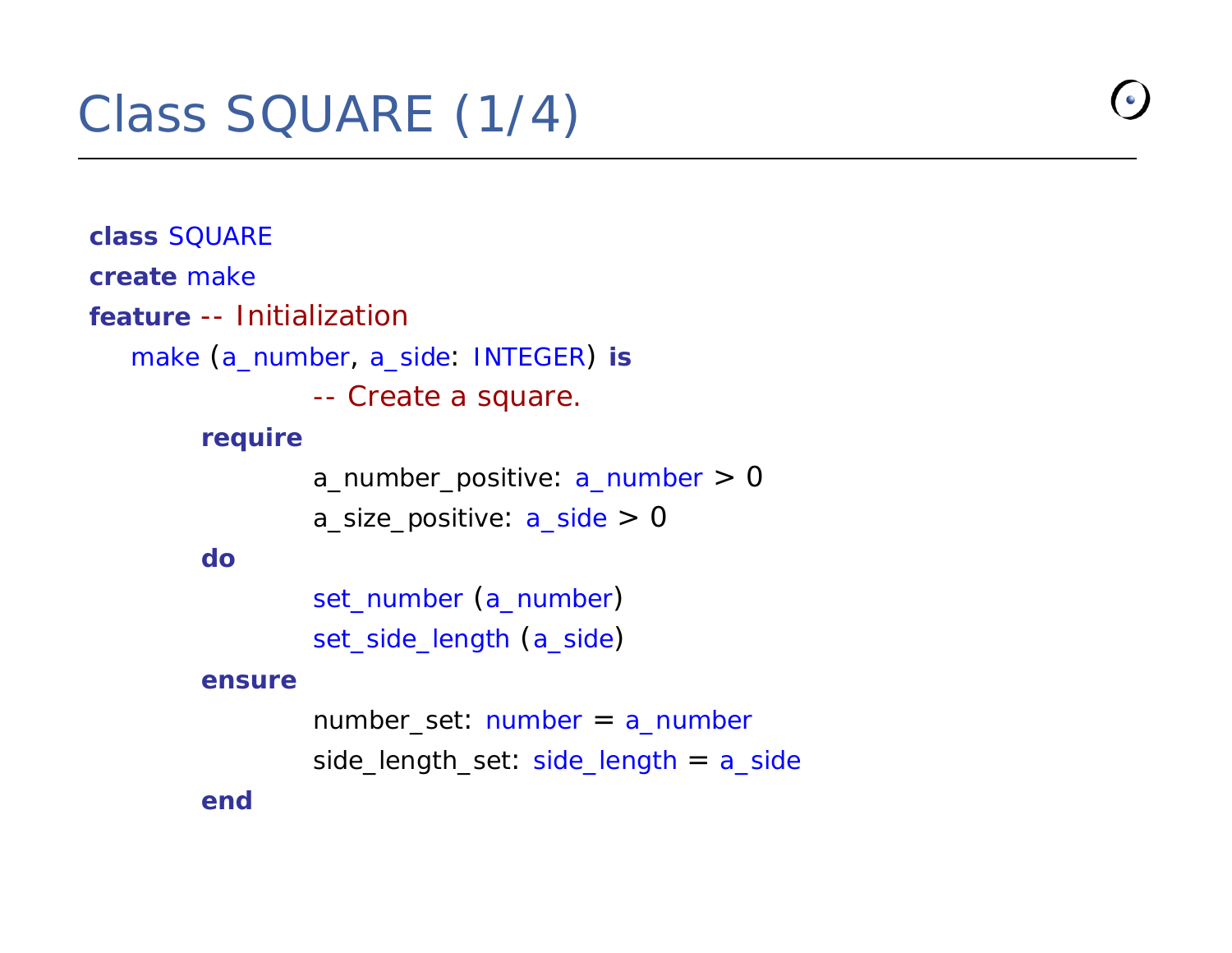### Class SQUARE (2/4)

**feature** -- Access

number: INTEGER

-- Square number

x: INTEGER

--Ordinate

y: INTEGER

-- Abscissa

side\_length: INTEGER -- Side length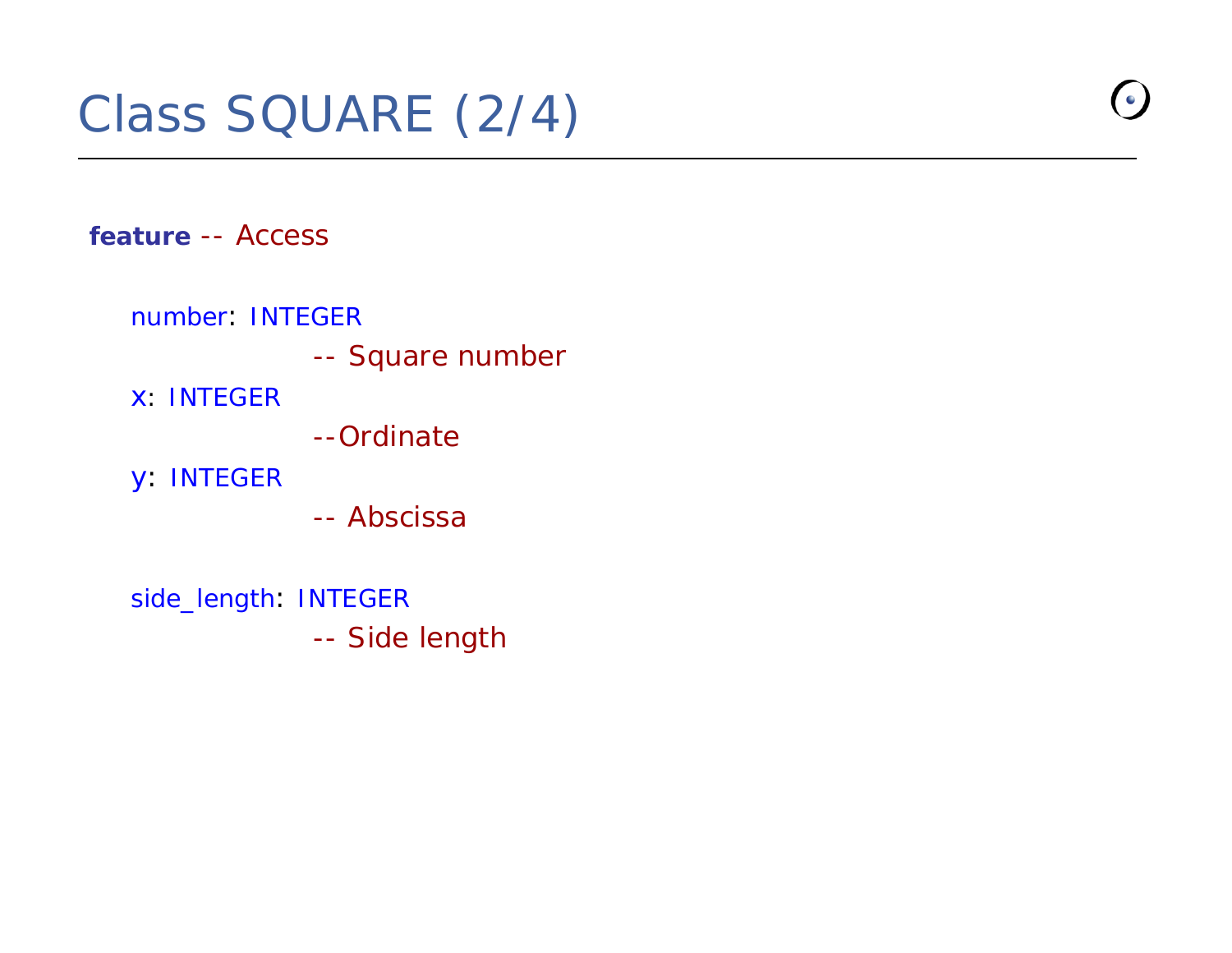### Class SQUARE (3/4)

**feature** -- Setting

```
set_number
(a_number: INTEGER
)
            -- Set number with a_number.
```

```
set_x
(a_x: INTEGER
)
              -- Set 
x with a_x.
```

```
set_y
(a_y: INTEGER
)
              -- Set 
y with a_y.
```
set\_side\_length (a\_side: INTEGER ) -- Set side\_length with a\_side.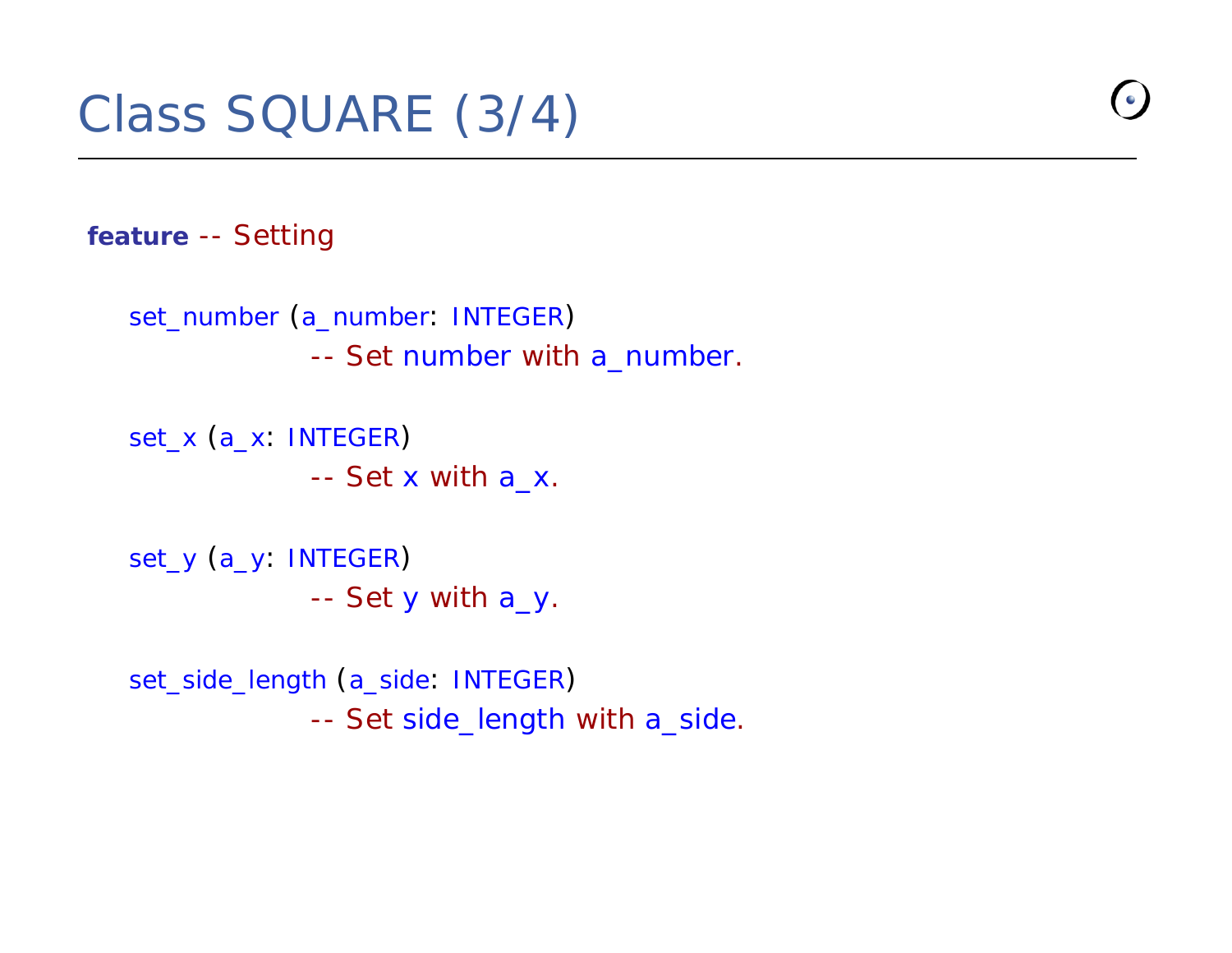**feature** -- Basic operations

move (a\_x, a\_y: INTEGER )

-- Move square by a\_x horizontally and a\_y vertically.

scale (a\_factor: INTEGER )

-- Scale current squre by a\_factor.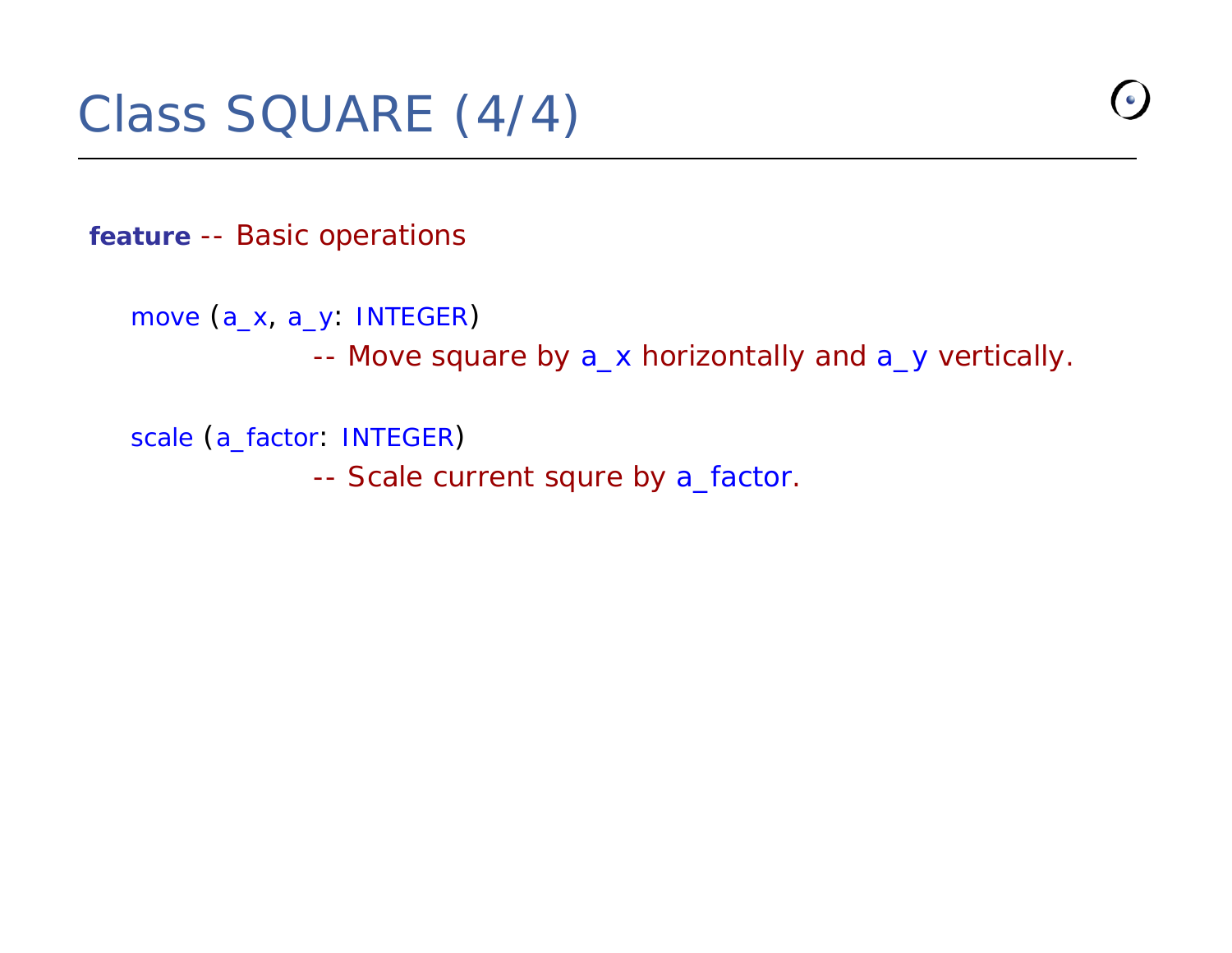# Command pattern: overall architecture <sup>O</sup>

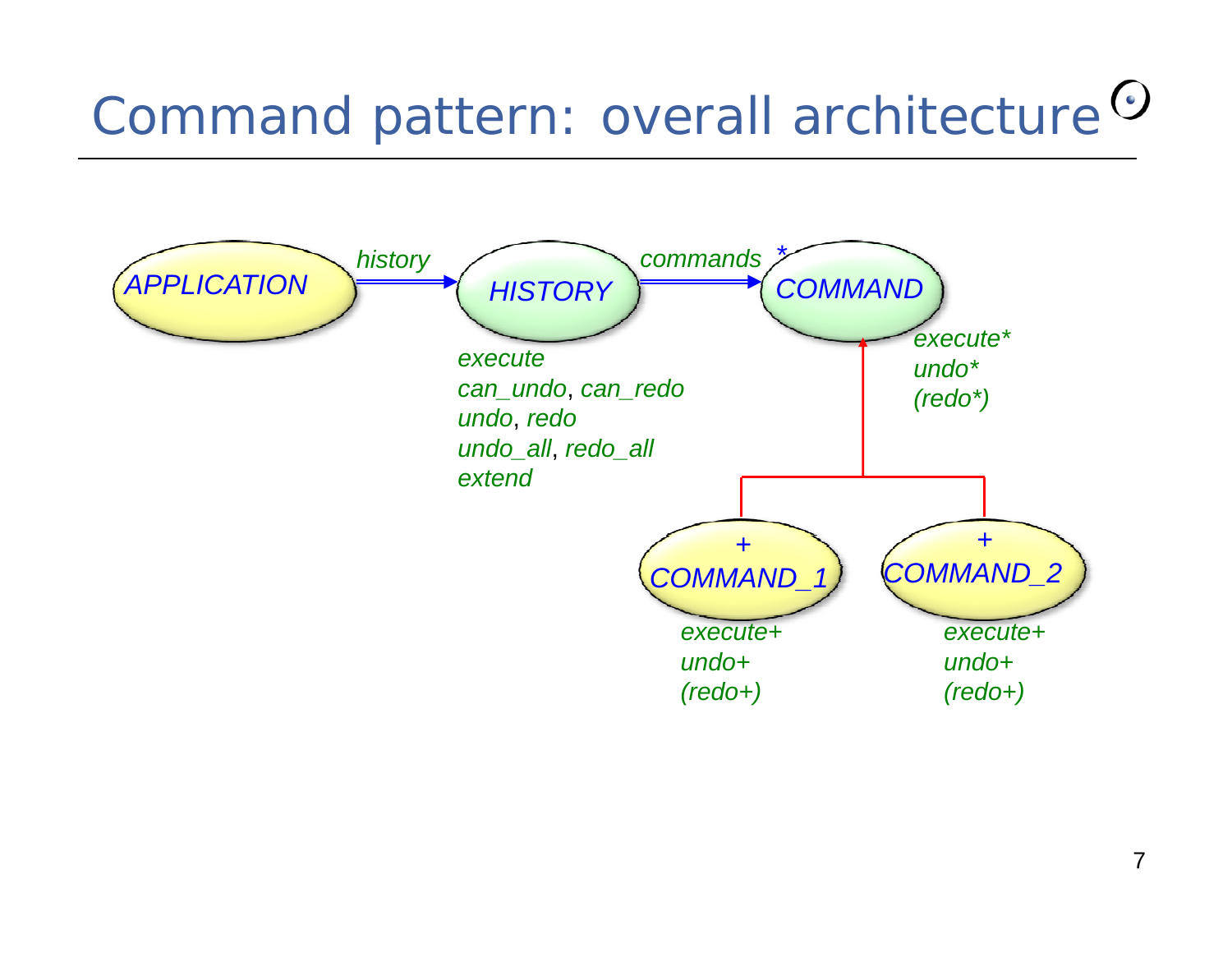### Class hierarchy for SMS



 $\bullet$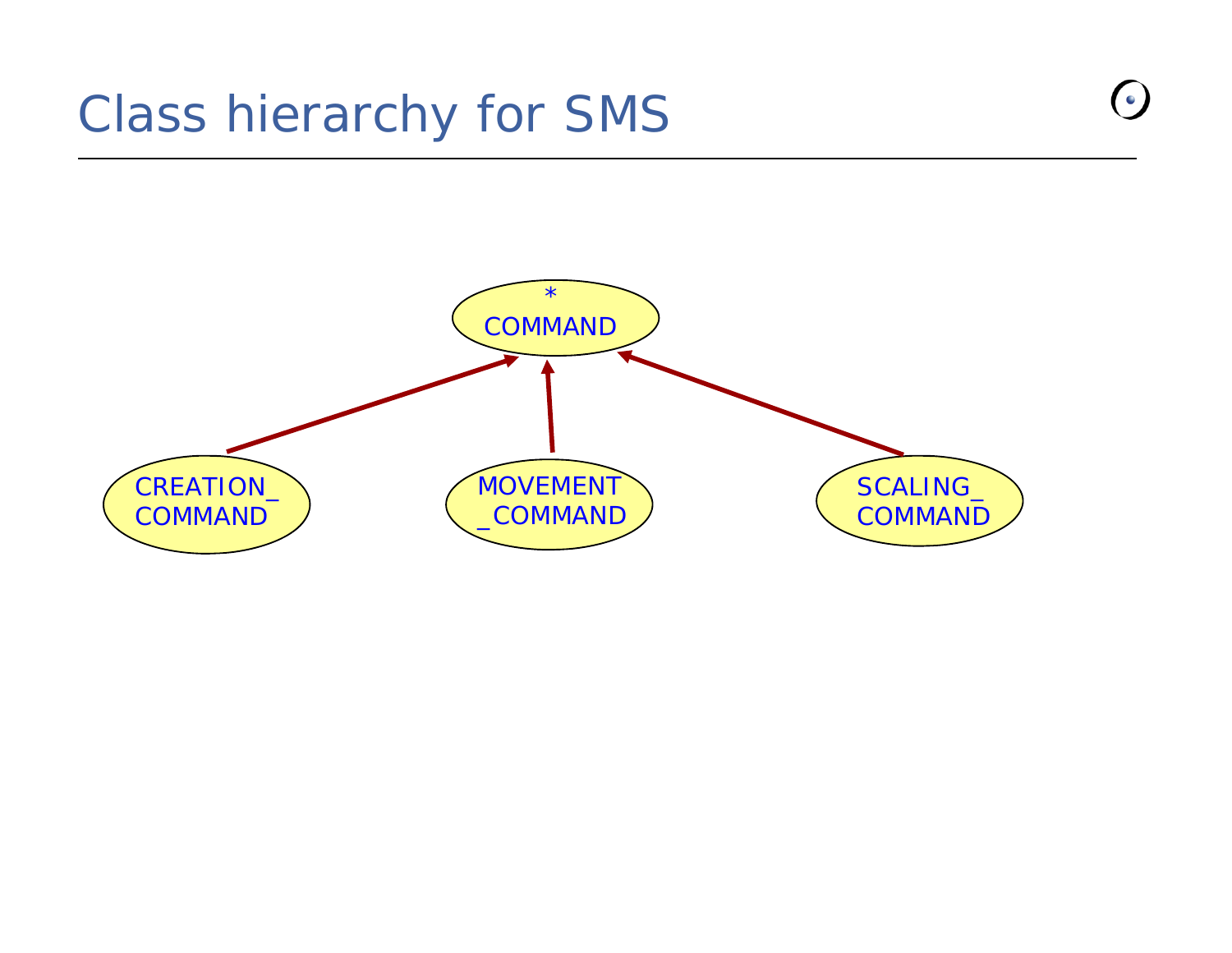### COMMAND (1/2)

**class** COMMAND

**feature** -- Status report

is\_done: BOOLEAN

-- Has current command been executed?

**feature** -- Basic operations

execute **is**

-- Execute current command.

**require**

not\_done: **not** is\_done

**deferred**

**ensure**

command\_done: is\_done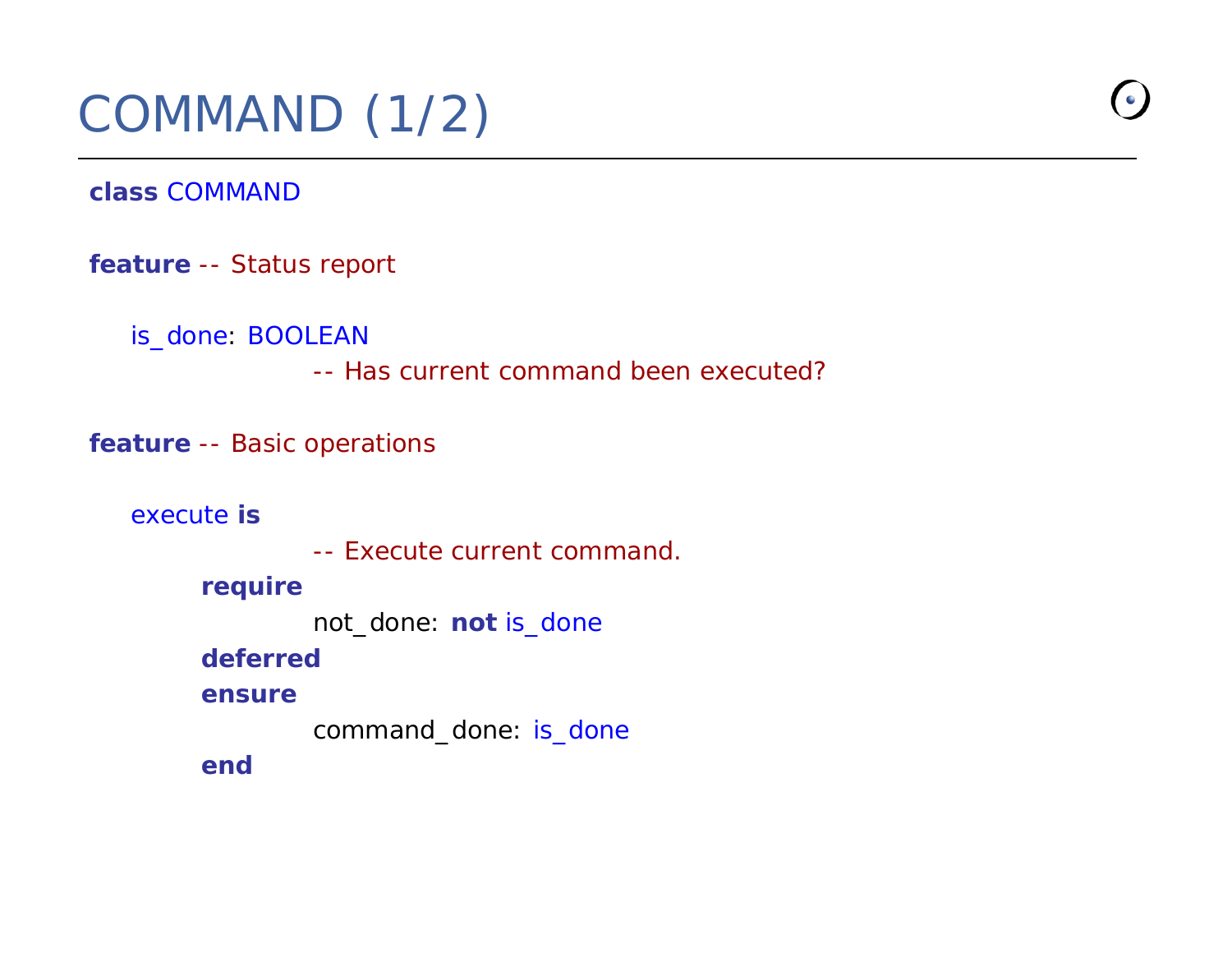### COMMAND (2/2)

undo **is**

-- Undo current command on a\_squares.

#### **require**

is\_done: is\_done

### **deferred**

#### **ensure**

not\_done: **not** is\_done

**end**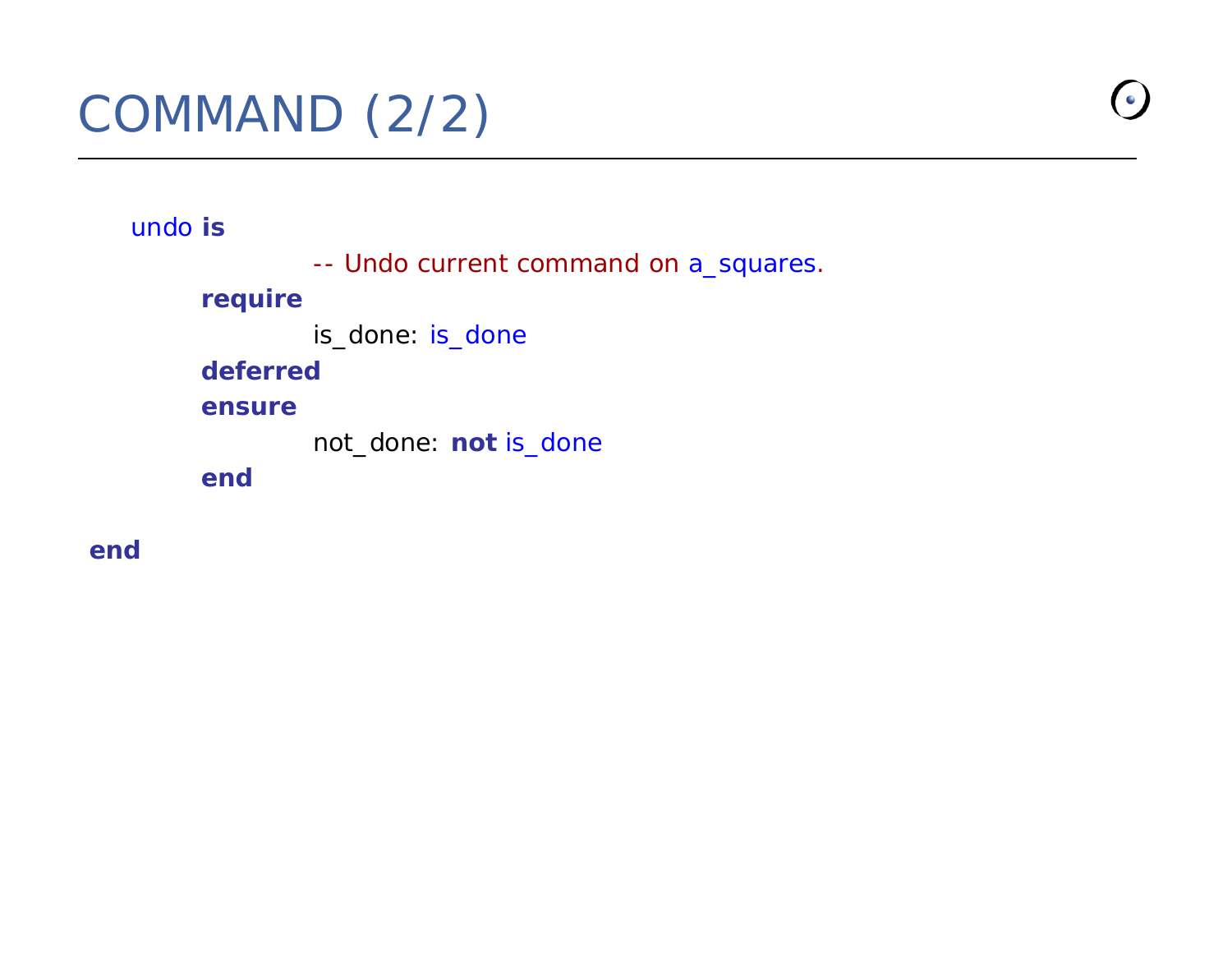### CREATION\_COMMAND (1/3)

**class** CREATION COMMANDCOMMAND**i h it nherit**COMMANDthe company of the company of the company of the company of the company of the company of the company of the company

**create** make

**feature** -- Initialization

```
make (a_squares: ARRAY [SQUARE]; i, j: INTEGER) is
             -- Initialize command for creation of square with number `i' and 
             -- side length `j'.
    require
             a_squares_attached: a_squares /= Voic
            j positive: j > 0dosquares := a_squares
             create square.make (i, j)
    ensuresquares_set: squares = a_squares
             square_created: square /= Void and then (square.number 
= i
and square.size\_length = j)end
```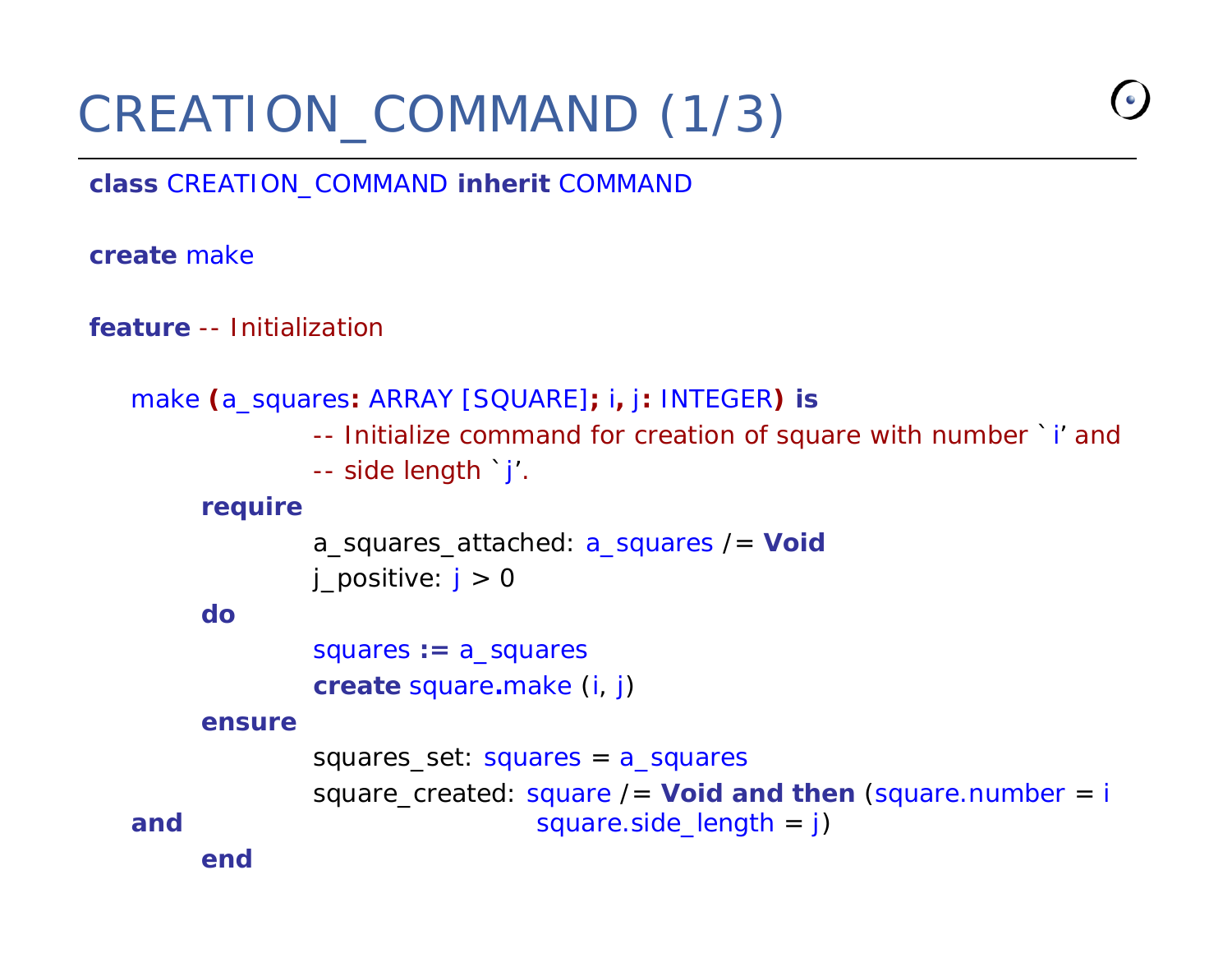#### **feature** -- Basic operations

#### execute **is**

-- Execute current command on.

#### **do**

```
squares.force (square, square.number)
is_done := True
```
#### **ensure**

square\_inserted: squares.item (square.number) = square

**end**

#### undo **is**

-- Undo current command.

#### **do**

squares.put (**Void**, square.number) is\_done := **False**

#### **ensure**

square\_removed: squares.item (square.number) = **Voic end**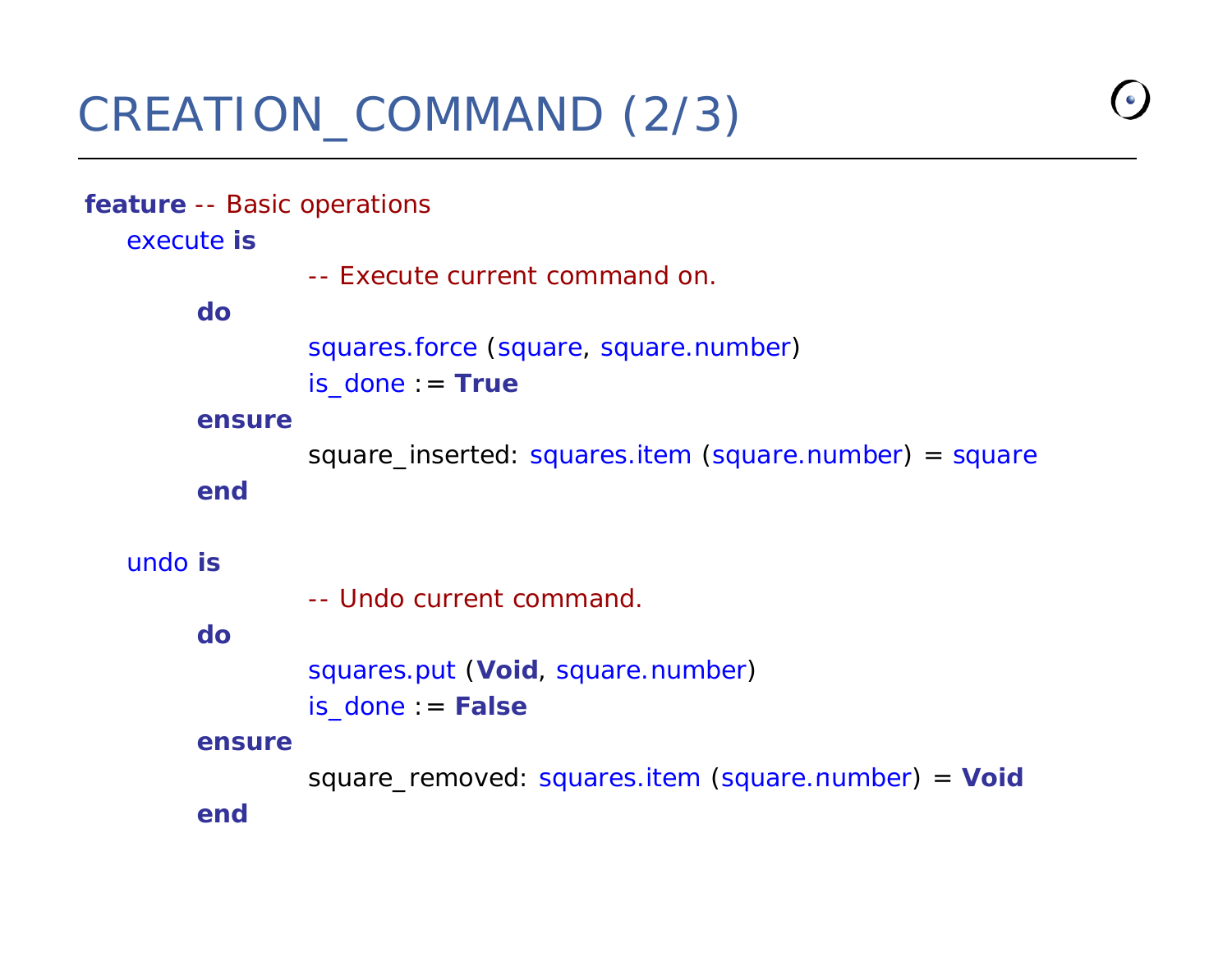### CREATION\_COMMAND (3/3)

**feature**{NONE} -- Implementation

squares**:** ARRAY [SQUARE] -- List of squares

square: SQUARE

-- Square to put into lists